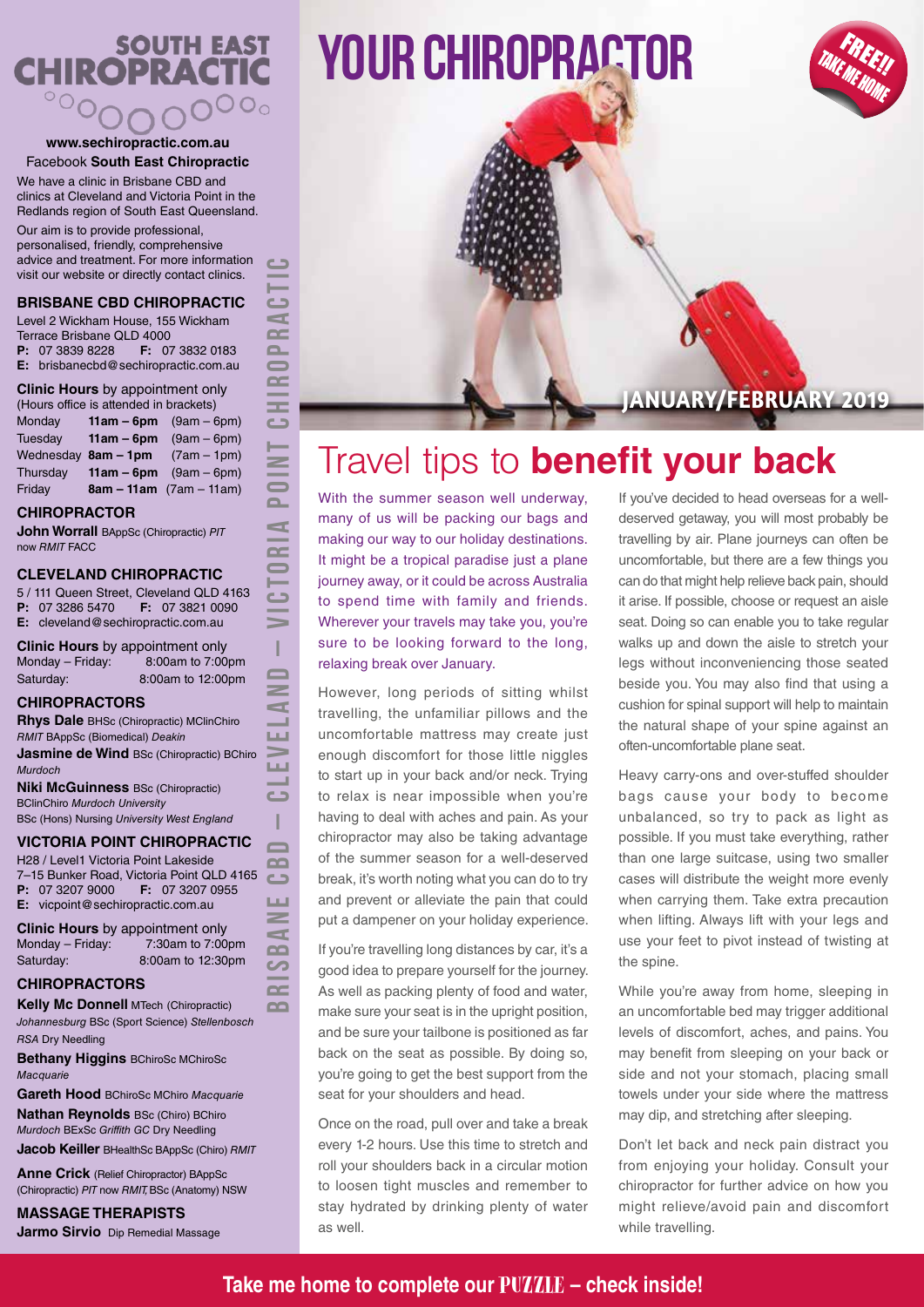## WORD SEARCH

| <b>BEETROOT</b>         | <b>Service Service</b><br><b>NEURONS</b>                                                                                                |
|-------------------------|-----------------------------------------------------------------------------------------------------------------------------------------|
| <b>BRAIN</b>            | <b>NITRATE</b>                                                                                                                          |
| <b>CHIROPRACTIC</b>     | <b>PELVIC</b>                                                                                                                           |
| <b>COPPER</b>           | <b>Service Service</b><br>PERIPHERAL                                                                                                    |
| <b>DISTANCE</b>         | <b>PHYSICAL</b>                                                                                                                         |
| <b>EXERCISE</b>         | <b>Service Service</b><br><b>PLANE</b>                                                                                                  |
| <b>FIBRE</b>            | <b>PREGNANT</b>                                                                                                                         |
| <b>GARDEN</b>           | <b>Service Service</b><br><b>SACRAL</b>                                                                                                 |
| <b>GLUCOSE</b>          | <b>Tana</b><br><b>SANCTUARY</b>                                                                                                         |
| <b>HEALING</b>          | <b>SPINAL</b><br>and the state of the state of the state of the state of the state of the state of the state of the state of th         |
| <b>HEALTH</b>           | <b>SUITCASE</b>                                                                                                                         |
| <b>MENTAL</b>           | <u> Tanzania a Tanzania a Tanzania a Tanzania a Tanzania a Tanzania a Tanzania a Tanzania a Tanzania a Tanzania </u><br><b>TAILBONE</b> |
| <b>NATURE</b>           | <b>TRAVEL</b>                                                                                                                           |
| <b>NERVOUS</b>          | <b>TREES</b>                                                                                                                            |
| <b>NEUROBIOCHEMICAL</b> | <b>WALK</b>                                                                                                                             |



### **Beetroot, walnut and feta dip**

### **Ingredients**

2 medium beetroots, trimmed 4 tablespoons (50g) walnuts 40g reduced-fat feta 1/3 cup low-fat Greek-style yoghurt

### **To Serve**

- 2 large carrots, peeled, cut into sticks
- 1 large cucumber, cut into sticks

### **Method**

- 1. Preheat oven to 180°C and line 2 baking trays with baking paper.
- 2.Wrap each beetroot tightly in foil and roast on the baking tray for 35 minutes.
- 3.Place walnuts on the other tray and lightly toast in the oven for the last 5 minutes.
- 4.After 35 minutes remove both trays from the oven. Leave to cool.
- 5.Unwrap the beetroot from the foil and rub off the skin.
- 6.Chop beetroot and place in a food processor along with walnuts, feta and yoghurt.
- 7. Blend until smooth then refrigerate until ready to serve.

Serve beetroot dip with carrot and cucumber sticks.

WN I G L UCOS ENEDRAGB KCE Z J L S L QEL TKARBGZP JHHJ AAZCXXCVUO BGKXSNORUENT JOCHQ I VVPSX I T P L ARCASXYU I SMJ DZVUGGUUT TU QOSEERTCP FSVMVOL F I NOKHGCR KSQB L VGHSP I NAL ET LOVYRYNAE CWWH A Y G I Y R E R C P T M L R M T R V D S P ND ZMR Y L R J J S DWZ AME S K V UGGE P WSMPEB LOL Z I A I AONHTMSCBE I O RGWR HO X P J C C J Y S L E D E X S X NOMC TMA K P X A RWRRM J B T A V DMH I J RD J KQDP I SCAQDEGOAQA C T HEWJ F E Z PQ I J RFRCBFXDRTQNN I TNNHRGX G C Q O E F R T F Y E T M L I R V C S Z Y T WW P YWL E P A K I OT I UCE FOMF E Y B I AGF VMAGUN K CWNO I P V X Z L C I WH A Y L G SWGF I L YQ J P K T B AR T R E B BN P E S F C T F T A UU B B R A I NR X Y A B R B RUWA T A U XWMX B B HQ E V T T BW J I P UO EMN C RF J KEPREGNANTM I SE L L ETTYCA FT JGN I LAEHUQENAHAZTBOA I T Z NX FEAKZ BEETROOTNPRXPORNUH CVQSGCNYNPUNZHEGV L JDNNUAC Y V PWY NN E U ROB I OCH EM I C A L E RW CR I DB EHEA L T H J Y J QNXMPSQMYE

 $\sqrt{2}$ 

### nature nervous nervous neurons neurons neurons neurons neurons neurons neurons neurons neurons neurons neurons | Walk to **wellbeing**

How often do you find yourself coming CHANGE UP YOUR TRANSPORT spinal subsets that is explored. Which is provided to don't live tail from the original protein the day, it's probably spinal volume of the values of the values of the day, it's probably more often than you'd like to admit. up with an excuse not to exercise? With

Even though walking is a free activity that to work every of can help to improve your spinal health as well as your mental and physical wellbeing, it's not something that everyone sets time aside to do. Often, the commitment of work, family, and social lives can mean basic exercises fall by the wayside.

Rather than get into the habit of not walking at all – why not try to incorporate it into your day without having to set aside time? It's easier to walk without thinking than you may realise.



### **CHANGE UP YOUR TRANSPORT**

If you don't live far from the office, but you find yourself driving every day, why not make a change? Consider walking to work every day or every second day. If you live further out, try parking away from the office, so you at least get a brisk walk.

#### **LUNCH TIME EFFORT**

Do you work through lunch? Indulge in sweet treats and sugary coffee on your break? Instead, grab a colleague or friend and go for a walk around town. You can refresh yourself for the second part of the day while also benefiting your mental and physical wellbeing.

### **SOCIAL TIME**

Do you usually meet a friend for lunch when you catch up? Swap the meal for a walk. Going for a half-hour walk with a friend to catch up on the latest gossip is a great way to spend time together with the added benefit of exercise! Of course, there's no reason why upon returning home, you can't sit down for a welldeserved coffee and sandwich together.

If you want to improve your health – both mental and physical, then incorporate a 30-minute walk into your schedule every day. Consult your chiropractor if you need advice on how to kickstart your new walking regime.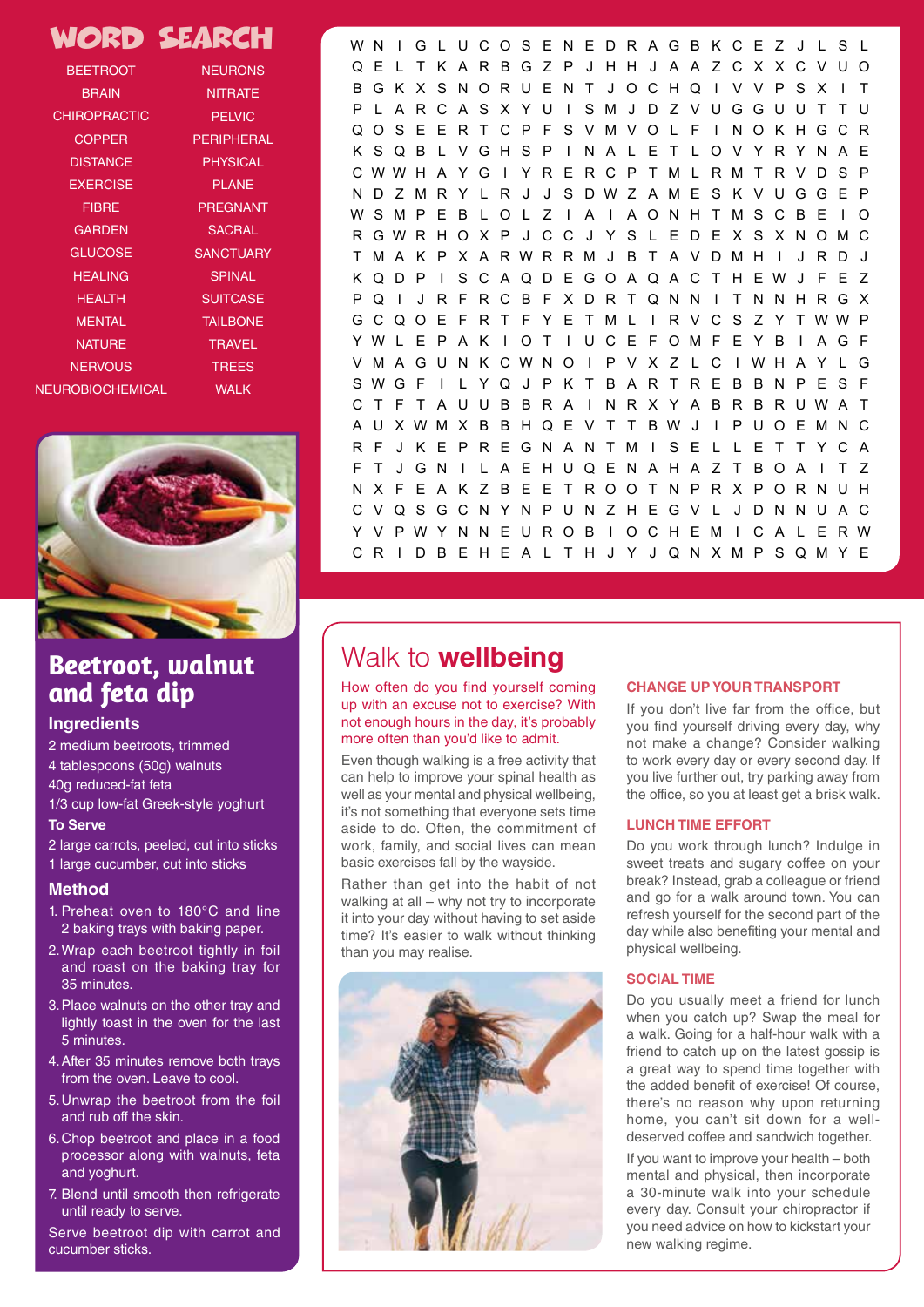# The impact of **chiropractic care** on pregnant women

Pregnancy can be an emotionally and mentally overwhelming time for expectant mothers who may also face a range of health challenges. Could new studies show that chiropractic care is viable for improving quality of life during pregnancy?

A new quality of life-focused project was carried out by Dr. Joel Alcantara, involving the satisfaction of pregnant women receiving chiropractic care with the Webster technique. The survey aimed to work out whether women who received chiropractic care had any sleep disturbances, pain, fatigue, depression, and anxiety, before and after seeking chiropractic help. The survey focused on a specific treatment, the Webster technique, which aims to reduce sacral subluxation and ease neuro-biochemical pelvic function.

#### **GETTING TO KNOW THE WOMEN**

A significant part of the study involved getting to know the study participants – working out who they are, and the general type of person who would seek chiropractic treatment during their pregnancy. The group consisted of 343 people with an average age of 30.96.

On average, all women also sought chiropractic care 25 weeks into their pregnancy, and 75 percent said their primary care provider knew about their consultation.

The study goes into extensive detail on a number of points, as well as the reasoning for visiting a chiropractor in the first place. Out of all study participants, 41 percent wished to receive wellness care as well as relief for musculoskeletal pain.

#### **WHAT DID THE STUDY SHOW?**

One of the main goals of the study was to also establish the quality of life of women before and after chiropractic care during pregnancy – a dramatic difference from studies in the past. All patients reported as having a "fairly good" quality of life overall, but baseline and re-evaluation data showed vast differences.

The most promising of these discoveries was that some women noted reductions in their fatigue levels, sleep disturbances, and pain. There was also an increase in social participation, but very little difference in anxiety and depression levels.

> The use of a study type with self-reporting data can mean there is some bias, but the knowledge that participants were "highly satisfied" with their chiropractic care shows some promise in the field of using chiropractic care to improve quality of life during pregnancy.

> > When treating pregnant patients, chiropractors often use adjustable tables and apply techniques that avoid unnecessary pressure on the abdomen. Patients may also be given safe exercises and stretches to do at home.

While there is still some way to go before research can safely say chiropractic care is beneficial for pregnant women, studies such as this show promise and solid data toward making chiropractic one of many valid wellness and treatment options. Consult your local chiropractor if you would like to know more about chiropractic care during pregnancy.

# Getting back to **nature**

**Everyone knows that trees play an integral part in the world, but could they play a more personal role in your life? Studies say yes.** 

**From giving creatures a place to live, children a place to play, and everyone a tool for reducing greenhouse gases, it's clear to see that trees more than play their part in the world. Their effects are far-reaching, and with new research coming to the fore, humans are becoming less likely to "pave paradise and put up a parking lot" than they ever were before.** 

**As scientists delve more into mental health topics, they are beginning to see a link between** 

**trees and** 

**mental health – with a hypothesis on a human's connection to nature and its benefits. Early results show that your relationship with nature is often portrayed in environmental behaviours such as recycling, composting, and growing a garden.** 

**What that same research also finds, however, is that more and more people are losing that connection with nature, known as nature deficit disorder. The term comes from a book called the Last Child in the Woods by Richard Louv, outlining mental and physical consequences of a disconnect with nature.** 

> **This theory also lines up with how people with modern-day illnesses such as depression, ADHD, and anxiety can benefit from a natural environment. Several other**

**studies covering nature and emotions also reiterate this notion – such as positive feelings when walking through nature and faster healing with natural views in hospitals.**

#### **WHAT CAN YOU DO TO GET BACK TO NATURE?**

**Knowing that a connection with nature can be beneficial for your mental and physical health means it's crucial to do all you can to forge and maintain that link. Take the scenic route to work, plant a garden, include plants in your home and office, and create an outdoor, natural sanctuary in your yard.** 

**There is so much you can do to rebuild a link with nature – something many people have lost through technological advancements and a faster-paced lifestyle. Spend time outside, utilise natural healing practices, hug a tree, and live an intentional lifestyle.**